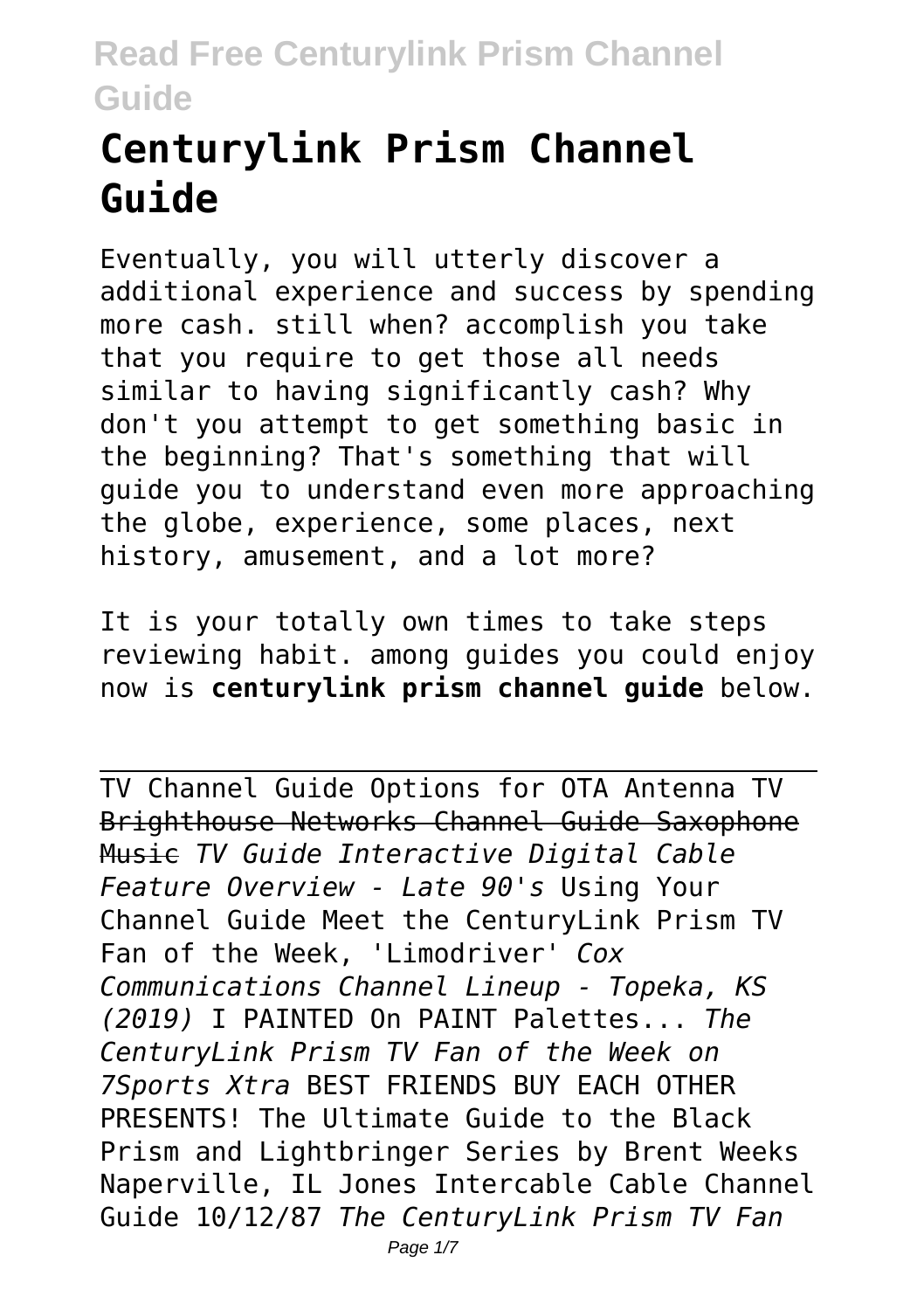*of the Week, Lorenzo Jimenez*

My Home IOS Production Setup 2020*Books i Follow For SSC CGL (Pre+Mains)* iPad Air 3 VS Galaxy Tab S6 | WHICH ONE TO BUY? Tech Honest Review

Prevue Becomes TV Guide Channel - Feb. 1, 1999Round 2 - LIVE Group Breaks! | 2020 Donruss Optic Baseball + More Filling Soon? *RANK 1 SSC CGL 2016 AMIT JAIN - Preparation strategy by Topper in Hindi* SSC CGL Complete Booklist \u0026 Details|SSC total booklist Prevue Channel Listings - April 2, 1998 Reboot Your Cable Box - Bright House Networks How To Video General Awareness Strategy (SSCCGL) Wireless CNT 260 Chpt 9 WMAN *True Sight : The International 2019 Finals* Diamond Cable Channel Guide \u0026 Mosaic 1999 *Logitech Revue with Google TV (2010) - Time Travel* PRiSM for iPad webinar Centurylink Prism Channel Guide Channel Lineup. Contact CenturyLink. Sales:

888-273-5968. Support: 866-314-4148. Choose Your Location Central Florida Central North Carolina Colorado Springs Columbia/Jefferson City Council Bluffs Denver Eagle Fort Myers La Crosse Las Vegas Omaha Phoenix Platteville Portland Salt Lake City Seattle Tallahassee Twin Cities.

CenturyLink® Prism™ TV Channel Lineup To-Go Channels: Access To-Go channels like HBO GO ®, MAX GO ®, BTN2GO, SHOWTIME ANYTIME ®, STARZ ®, FOX Sports GO and more. Prism On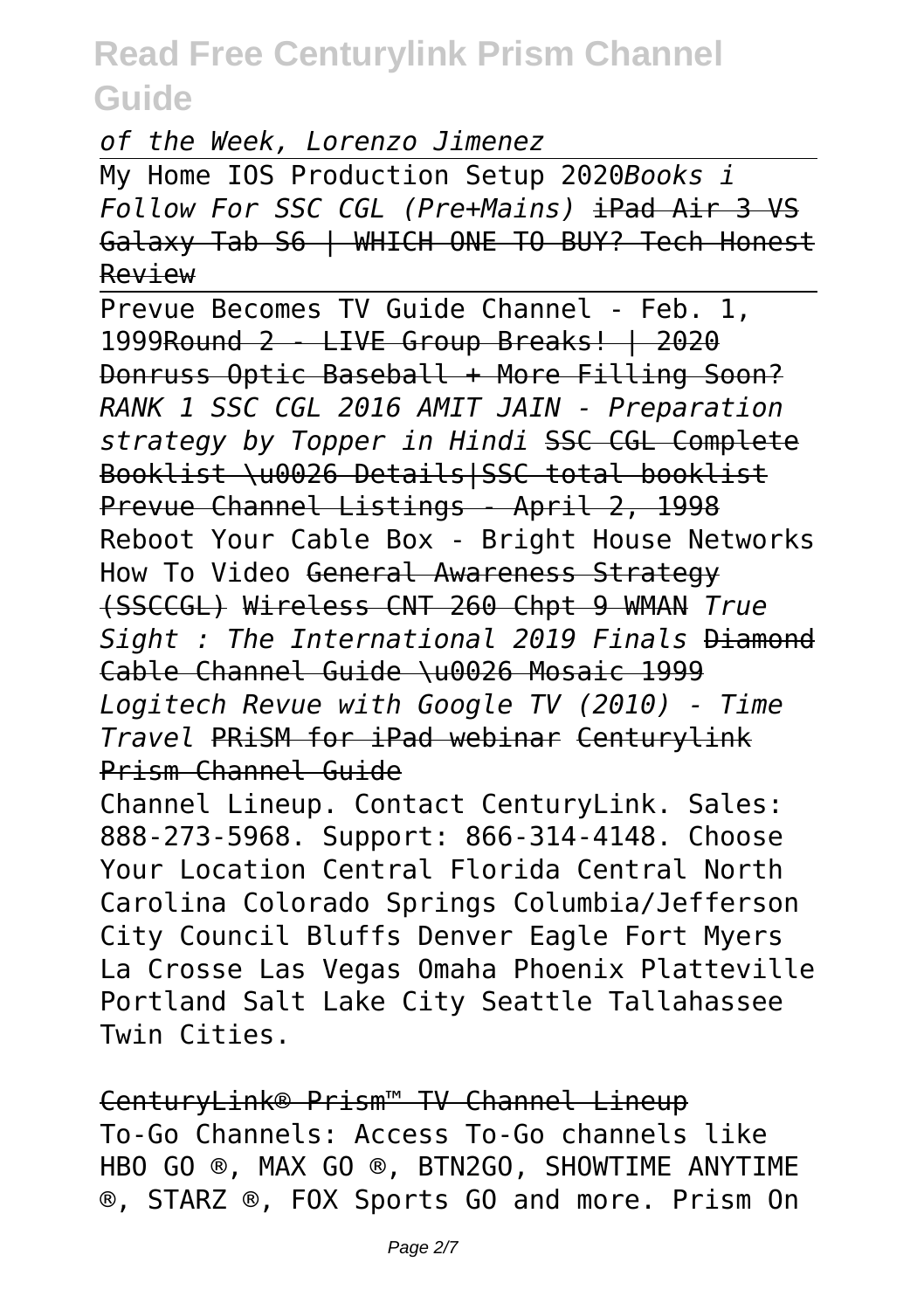Demand: Watch your favorite shows from your favorite networks like FX, E!, NBC, Syfy and more. CenturyLink Portal Site: Lets you watch shows from channels like CNN, Lifetime, NBC Sports, movies and more.

CenturyLink | Prism TV Channel Lineup. See  $What's ...$ 

Prism package. If you're only interested in seeing the channels for the Prism package you've purchased, click the little X in the columns of the other packages, and those columns will go away. Specific channel. Search for a specific channel by entering the channel's name in the search box. Channel name. Channels are displayed alphabetically by default (A-Z).

Find your Prism TV channel lineup | CenturyLink

Channel Lineup. Contact CenturyLink . Sales: 888-273-5968. Support: 866-314-4148 . Channel Lineup. channelLinedup Text. Seattle Basic Channel Lineup . ... Prism ® Premium 340 + Channels\* and HD Channels. 1840: 5 Star Max HD PrismPremium Cinemax Add-on Package Premium Premium Channels 5MAXHD ...

CenturyLink® Prism™ TV Channel Lineup Channel Lineup. Contact CenturyLink . Sales: 888-273-5968. Support: 866-314-4148 . Channel Lineup. channelLinedup Text. Seattle Basic Channel Lineup . Filter by Channel Category . Select a channel category: View All Channels.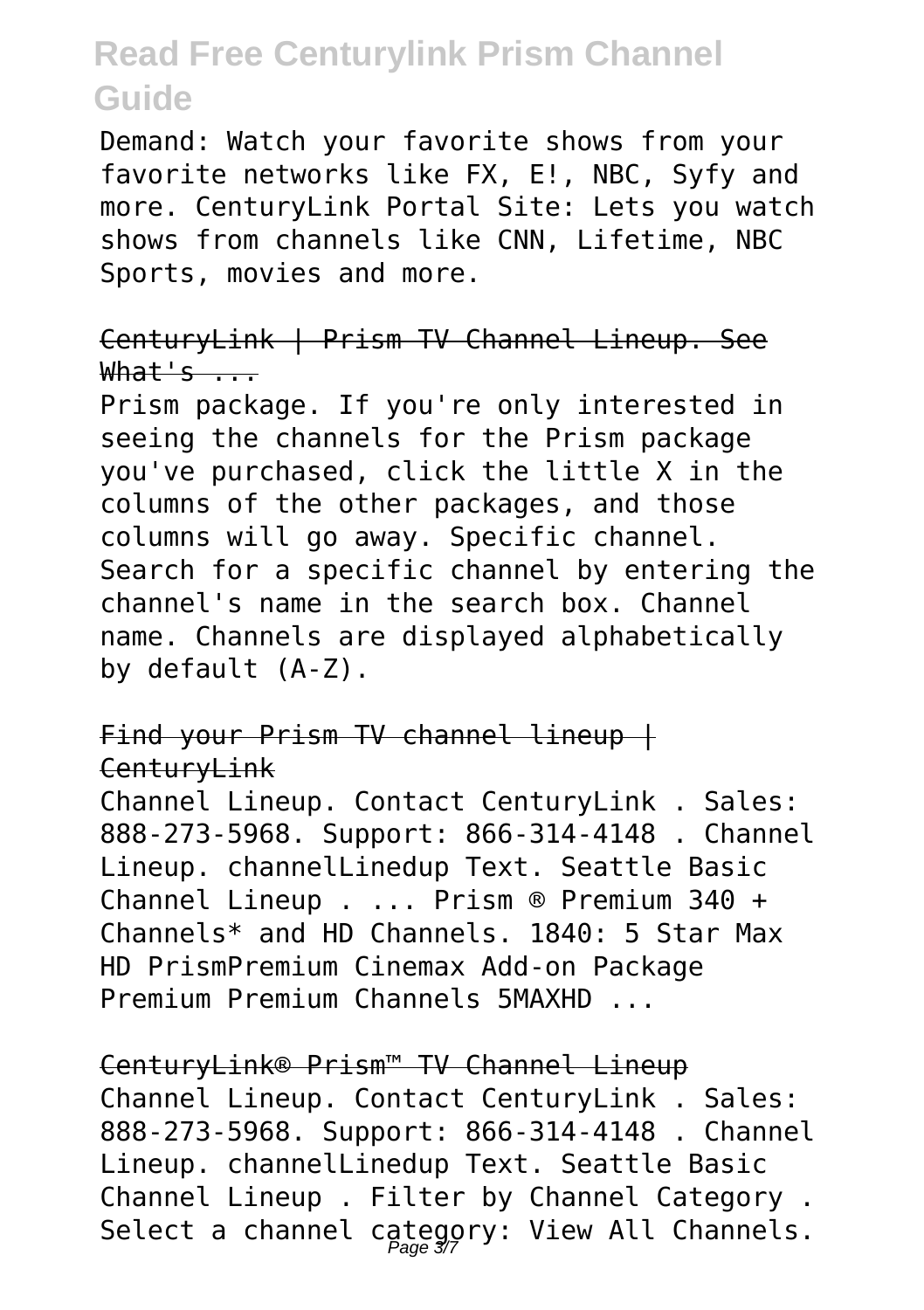Local Sports News Family Educational Premium Channels HD Channels Music Hispanic International.

CenturyLink® Prism™ TV Channel Lineup Contact CenturyLink . Sales: 888-273-5968. Support: 866-314-4148 . Channel Lineup. ... Fort Myers Channel Lineup. channelLinedup Text. Search by Channel Name (e.g. ESPN) Seattle Basic Channel Lineup . Filter by Channel Category ... Prism ® Complete 215 + Channels\* and HD Channels

CenturyLink® Prism™ TV Channel Lineup Prism Essential Prism Complete Includes Prism Essential Package channels, plus Prism Preferred Includes Prism Complete Package channels, plus Prism Premium Includes Prism Preferred Package channels, plus 15 24 Hours News and Weather 166 5129A&E 7 5128ABC 114 AMC 310 Baby First TV 155 BET 222 Bloomberg 327 Boomerang 181 5118Bravo 650 BTN 651 BTN2 652 BTN3 94 Cape Coral Government ...

#### Southwest Florida Channel Lineup - CenturyLink

CenturyLink Find out what's on CenturyLink tonight at the American TV Listings Guide Wednesday 11 November 2020 Thursday 12 November 2020 Friday 13 November 2020 Saturday 14 November 2020 Sunday 15 November 2020 Monday 16 November 2020 Tuesday 17 November 2020 Wednesday 18 November 2020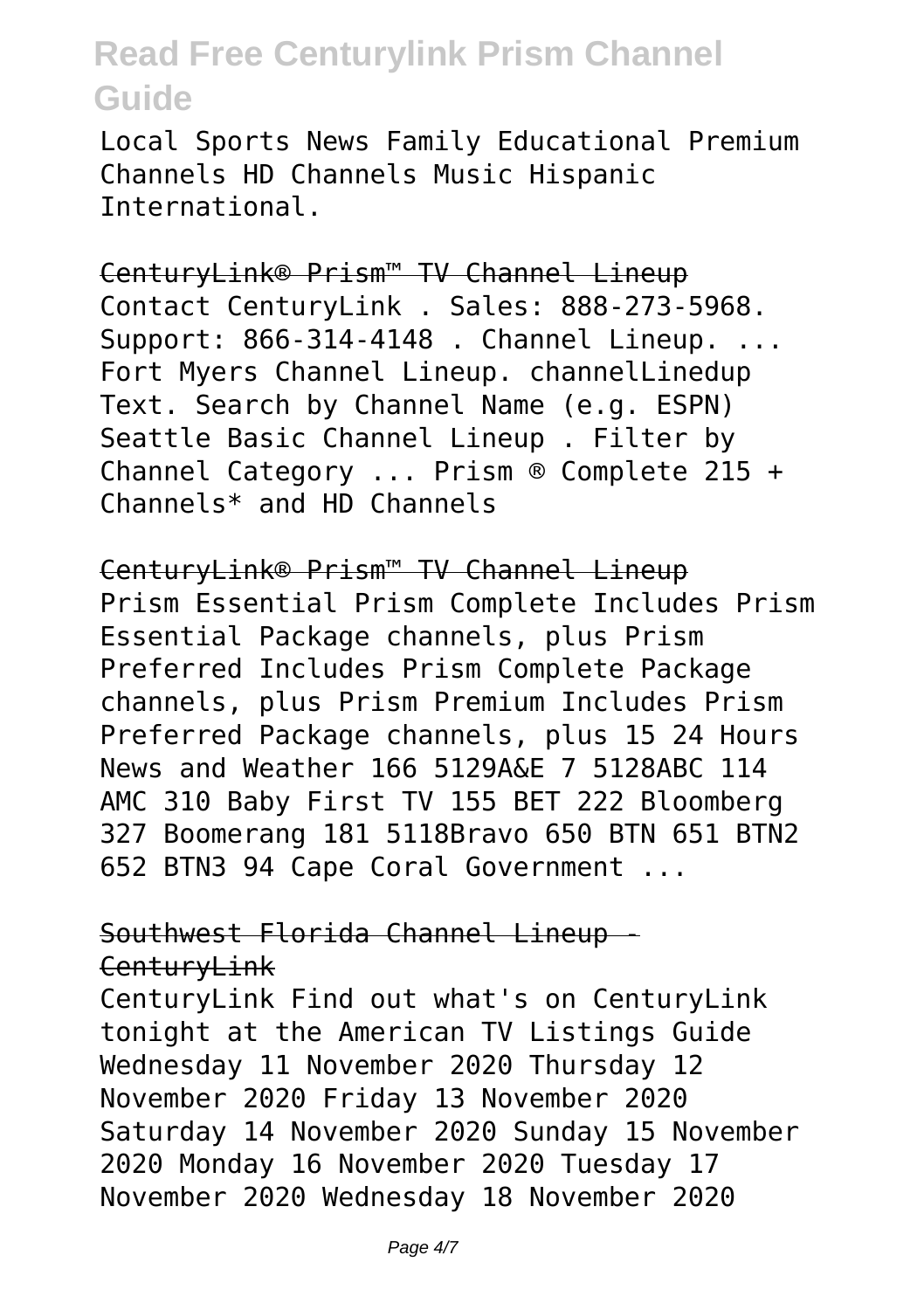CenturyLink - TV Listings Guide

CenturyLink TV Prism ® Program Guide The Prism Program Guide offers multiple guide view makes finding what you want to watch fast and easy. You can search live TV and Video On-Demand at the push of a button. You can use the guide to see what's scheduled a week in advance.

How to Use the CenturyLink Prism® TV Program  $Guide$  ...

Fall 2020 TV Lineup: What You Need to Know About the New and Returning Shows Here's What's New to Stream in October on Netflix, Hulu, Amazon, Disney+, and More Prism

#### Prism Movie TV Listings and Schedule | TV Guide

Here you can check the latest printable list of channels of the CenturyLink Prism Essential pack. CenturyLink Channel Lineup Prism Essential Pack. A&E; ABC; ABC Family Channel; AMC; BET; Big Ten Network; Bloomberg; Boomerang; Bravo; C-SPAN; C-SPAN2; Cartoon Network; CBS; CenturyLink Information; Clark County Television; CMT; CNBC; CNN; CNN Headline News; Comedy Central; CW; Discovery Channel

### CenturyLink Prism Essential Channels Lineup List - 2020 (New)

CenturyLink offer four different Prism TV plans: Prism Essential which offers 165+ channels including  $F_{\textit{Page 57}}^{\textit{D}}$  Sports 1 and 2, the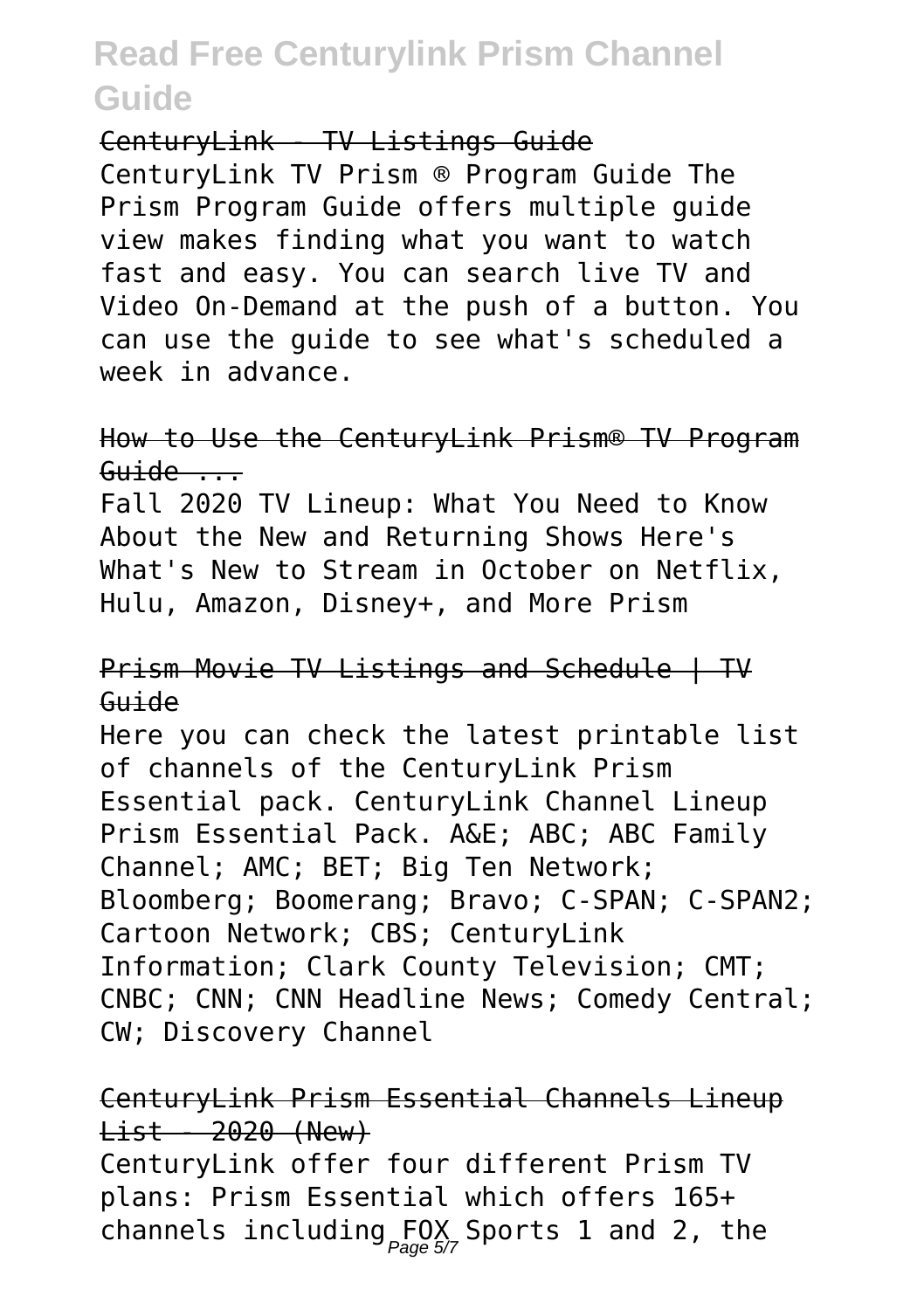Cartoon Network and the Discovery Channel. CenturyLink currently offers TV service in 15 states in the U.S., including Washington, Oregon, North Carolina and Wisconsin. Their Prism TV service allows you to add additional premium channels like HBO and Cinemax and you can watch shows on these networks on your phone and other devices.

CenturyLink Prism TV Guide | WhistleOut CenturyLink Prism Essential TV Channels: RedZone Ordering Channel: CenturyLink Prism Essential TV Channels: ShopNBC: CenturyLink Prism Essential TV Channels: Spike TV: CenturyLink Prism Essential TV Channels: Sprout: CenturyLink Prism Essential TV Channels: Syfy: CenturyLink Prism Essential TV Channels: TBS: CenturyLink Prism Essential TV Channels: Telefutura

#### CenturyLink Prism Essential TV Channels + WhistleOut

Explore helpful information and troubleshooting tips for your using your CenturyLink Prism television service by visiting the Guidance Center.

Prism TV Support Guide | CenturyLink Help To record a program remotely: 1 Visit your centuryLink home page (see page 12 for URL). 2 Select Prism™ TV under the Home dropdown or click the Manage Your Prism DVR Online remote control image. Page 7 On Demand program for up to 24 hours, so feel free to start over or